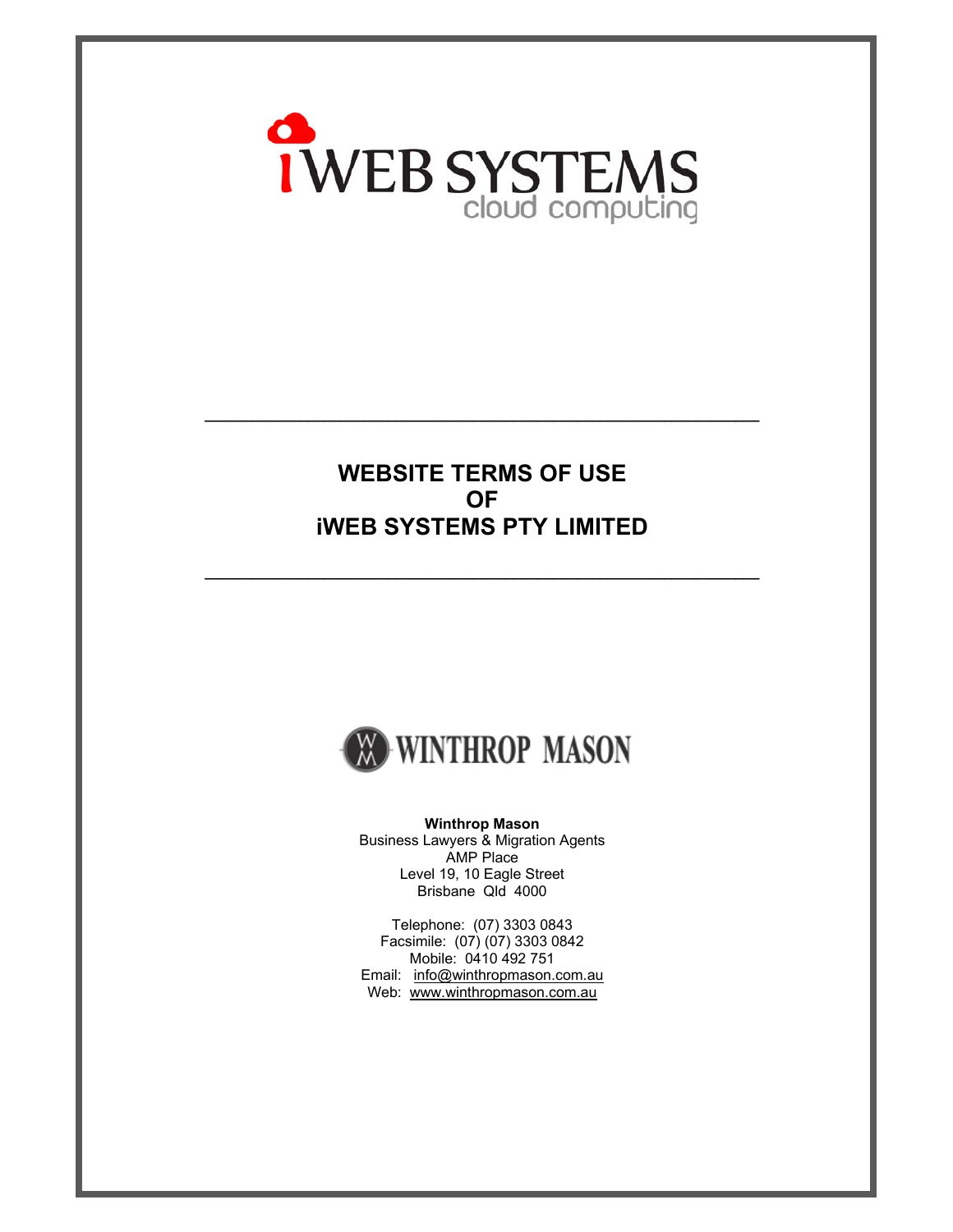# **WEBSITE TERMS OF USE**

#### **1. ABOUT THIS WEBSITE**

This website is owned and operated by iWeb Systems Pty Limited ACN 605 303 302 trading as iWeb Systems ("**iWeb Systems**") under the domain name www.iwebsystems.com.au.

#### **By continuing to use this website (such as clicking past the home page), you agree to accept and be legally bound by these Terms of Use.**

We may amend these Terms of Use from time to time without notice and such revision will take effect when it is posted on this website. Your continued use of this website will be regarded as your acceptance of these Terms of Use as amended.

#### **2. DEFINITIONS**

Under these Terms of Use:

- "We", "us" or "our" means iWeb Systems;
- "You" or "your" means the person accessing this website;
- "Content" means all materials and information on this website including without limitation any logo, design, text, graphic and their arrangement, as well as any underlying source code and software.

#### **3. USER CONDUCT**

As the user, you are solely responsible for all of your activity in connection with accessing the website. You are also responsible for anyone who you permit to access your computer.

We may immediately terminate your access to the website if we detect evidence of fraudulent, abusive, or otherwise illegal activity. You may not post or transmit, or cause to be posted or transmitted, any communication or solicitation designed or intended to obtain personal data from any other website user.

You agree that you are prohibited from, and will not permit a third party from engaging in:

- Using the website in any manner that is inconsistent with the purpose for which it is provided, or which is in breach of any laws;
- Disrupting or interfering with the website, or any services, system resources, accounts, servers or networks connected to or accessible through this website or linked websites;
- Disrupting or interfering with any other user's enjoyment of this website or linked websites;
- Using any robot, spider, other automatic device or manual process to monitor, copying or extracting any web pages on the website, or any of the Content, without our prior written permission;
- Taking any action that imposes an unreasonable or disproportionately large load on the infrastructure of the website;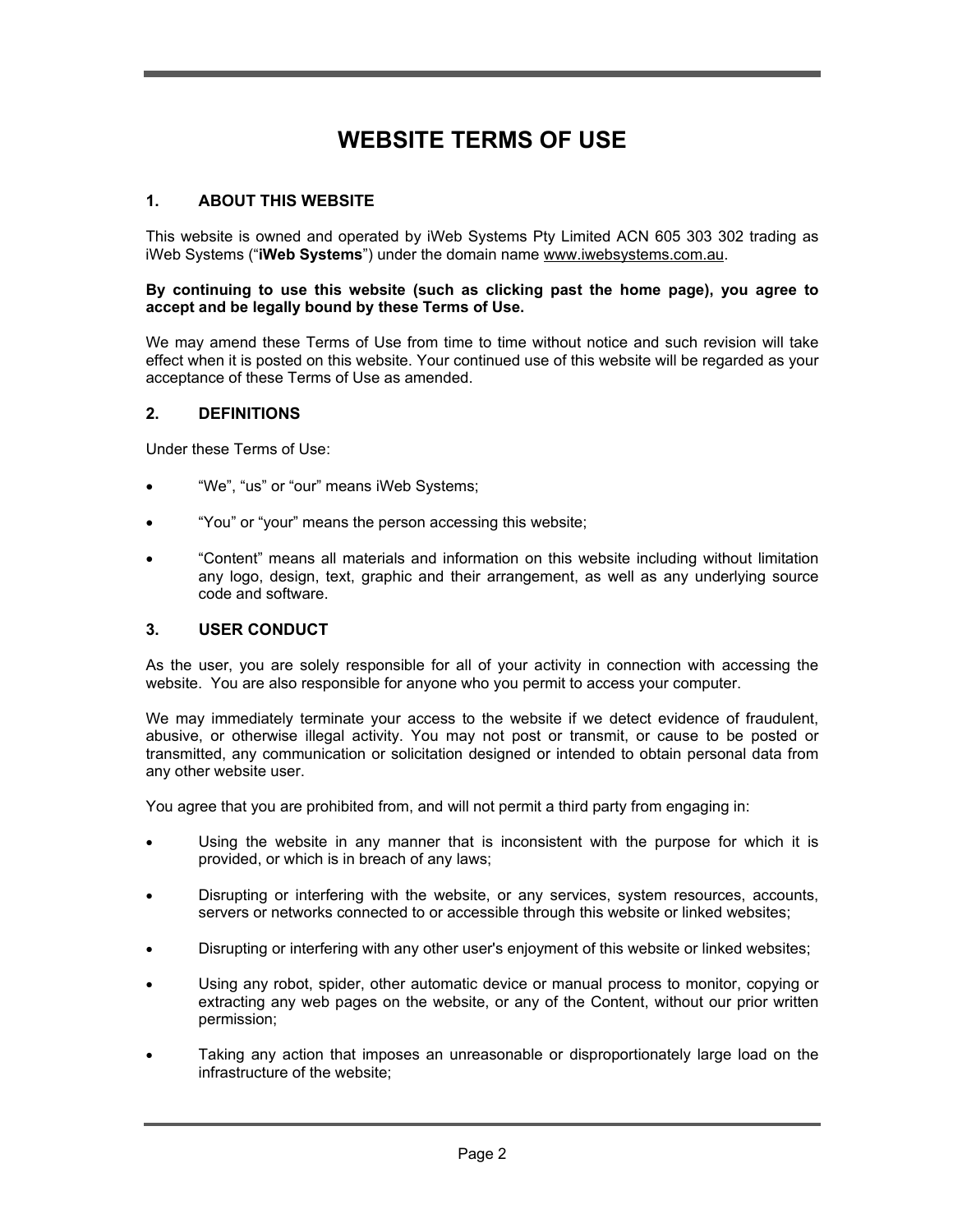- Reverse engineering, reverse assembling or otherwise attempting to discover source code or other arithmetical formula in respect of the software underlying the infrastructure and processes associated with the website;
- Using the website to violate the security of any computer network, crack passwords or security encryption codes, transfer or store illegal material including material that are deemed threatening or obscene, or engage in any kind of illegal activity;
- Engaging in any kind of illegal, criminal or tortious activity through the use of the website, including infringement of any third party intellectual property rights (including without limitation copyright, trade marks, patent, trade secrets and confidential information), fraud, child pornography, trafficking in obscene material, violation of applicable export restrictions, drug dealing, gambling, spamming, hacking, sending of viruses or other harmful files, or illegal posting of computer passwords or computer code;
- Using this website to harass, stalk, defame, abuse, threaten or otherwise offend others;
- Attempting to obtain unauthorised access to this website or parts of this website that are not opened to public access;
- Posting or transmitting to or via this website any material that may infringe the intellectual property rights of any third party, or any defamatory, derogatory, indecent or offensive material or publication; or
- Otherwise using the website in any other way which is not expressly permitted by these Terms of Use.

If we issue you with a password that permits you to access certain parts of this website, you are solely responsible for any use of the website through such access, whether authorised or not.

You must comply with all applicable local, state, national and international laws and regulations that relate to your use of or activities on this website. We reserve the right to report potentially criminal activity to appropriate law enforcement agencies.

## **4. COPYRIGHT OVER WEBSITE CONTENT**

All Content is licensed to or owned by iWeb Systems.

Unless we indicate otherwise, you must not copy, distribute, republish, download, display, post or transmit the Content in any form or by any means including but not limited to electronic, mechanical or otherwise without our prior permission or the written permission of the copyright owner. You may access and use the Content and this website for your own personal use only.

Unless expressly permitted otherwise, you must not do anything to alter, modify or add to the Content.

You acknowledge and agree that if you contribute Content to the website, such Content will become our property and you hereby assign all rights, title and interests in and to such contributions to us.

We reserve the right to remove any Content from the website at any time, for any reason (including, but not limited to, upon receipt of claims or allegations from third parties or authorities relating to such Content or if we are concerned that you may have breached the immediately preceding sentence), or for no reason at all.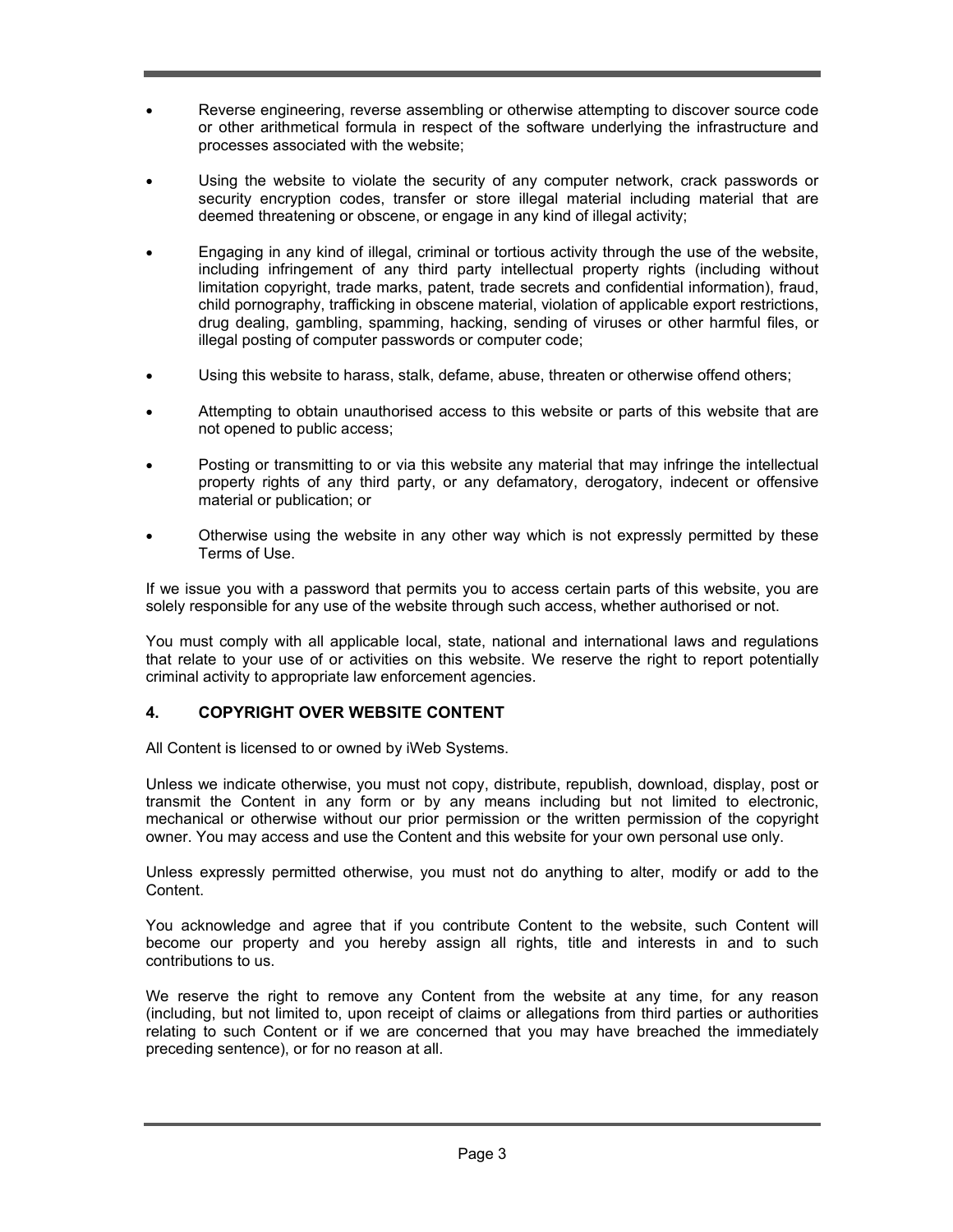## **5. TRADE MARKS**

The "iWeb Systems" logo is a registered trade mark iWeb Systems, and any other trade marks appearing on this website are the trade marks of the relevant owners. You must not use any trade marks that appear on this website without the written consent of the trade mark owner.

### **6. THIRD PARTY WEBSITES**

We may provide links on this website to the websites of third parties. However, you acknowledge and agree that we have no control over these third party websites, and nor do we monitor them.

We make no representations about and cannot accept any liability for these websites. A link to a third party website does not mean that we endorse the content of that website. Your access to third party websites may be governed by their own terms of use.

### **7. PRIVACY POLICY**

Your privacy is very important to us, which is why we have issued the Privacy Policy which is also published on this website. You are required to read the Privacy Policy, and in using this website, are deemed to agree to the terms of the Privacy Policy (as amended from time to time).

#### **8. INDEMNITY**

You agree to indemnify and hold us (and our related bodies corporate, directors, officers, employees, agents and contractors) harmless from any claim, action, demand, loss or damages made or incurred by any third party arising out of or relating to your conduct (including transmitting any defamatory, derogatory or offensive statements or material to any person), your use of the website, your breach of these Terms of Use, or your breach of any rights of third parties.

#### **9. WARRANTIES & DISCLAIMERS**

The Content of this website is provided to you on an "as is" and "as available" basis. To the fullest extent permissible pursuant to applicable law, we disclaim all warranties, express or implied, including, but not limited to, implied warranties of merchantability and fitness for a particular purpose, or non-infringement.

We do not warrant or make any representations:

- That this website, or the server that operates it, is free from any virus, malicious software, harmful components or other corrupted materials;
- That this website, or the server that operates it, is free from occasional outages or disruption to service which prevent you from accessing this website;
- That use of this website will be compatible with the hardware and software you are using to access it;
- That we will assume any cost of necessary servicing, repair, or correction;
- That the Content this website is correct, accurate, current, complete, reliable, or otherwise.

Note, however, that some jurisdictions do not allow the exclusion of implied warranties, and if this is the case, then the above exclusions may not apply to you.

Your use of this website including all Content, data or software distributed by, downloaded or accessed from or through this website is at your own risk. Before taking or refraining from any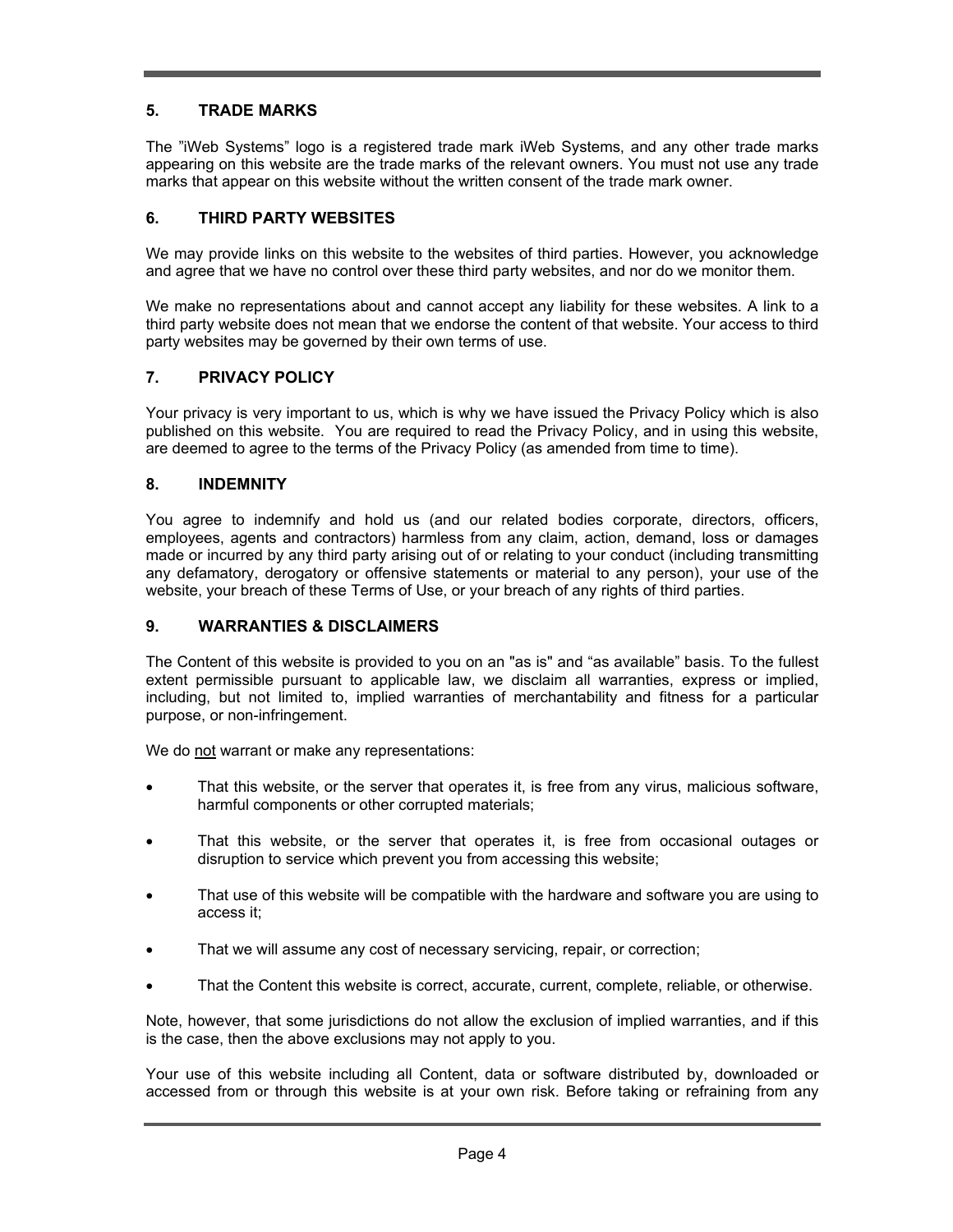action in reliance on the Content or this website, you must make and rely on your own enquiries in relation to, and in evaluation of, the Content including any information, predictions, opinions and statements contained in this website.

## **10. LIMITATION OF LIABILITY**

To the full extent permitted by law, any liabilities imposed on us, or implied into these Terms of Use, under any law are hereby excluded.

If a jurisdiction allows liability to be limited but not excluded, our total liability is limited to the maximum extent possible.

Subject to any obligations implied by law and which cannot be excluded, we (including, in this limitation of liability clause, our related bodies corporate, directors, officers, employees, agents and contractors) expressly disclaim all liability to you or any other persons for any losses, damages, liabilities, claims and expenses (including but not limited to legal costs and defence or settlement costs) whatsoever, whether direct, indirect or consequential, arising out of or referable to the Content or this website (or material accessed via this website), or to access of the website by you, howsoever caused, whether in contract, tort including negligence, statute or otherwise.

Nothing in these terms and conditions is intended to exclude, restrict or modify rights which you may have under relevant trade practices or fair trading legislation, or any other legislation which may not be excluded, restricted or modified by agreement.

## **11. TERMINATION AND SUSPENSION**

We reserve the right in our sole and absolute discretion to discontinue, suspend or terminate any service offered by or through this website at any time without notice.

All provisions of these Terms of Use which by their nature should survive termination shall survive termination, including, without limitation, ownership provisions, disclaimers, indemnities and limitations of liability.

## **12. SEVERABILITY**

If any parts of these Terms of Use are deemed unlawful void or for any reason unenforceable, then that provision may be severed from these Terms of Use. It will not affect the validity and enforceability of the remaining provisions.

#### **13. CHANGES TO WEB CONTENT**

We reserve the right to make any changes to the Content, along with any improvements or changes in the products or services described in the Content, at any time without notice.

#### **14. WAIVER**

- (a) A power or right may only be waived in writing, signed by the party to be bound by the waiver.
- (b) The failure of iWeb Systems to exercise or enforce any right or provision in these Terms and Conditions shall not operate as a waiver of such a right or provision.
- (c) No waiver by us of our rights under these Terms of Use shall be deemed a waiver of any other term or provision and shall be limited to a single waiver limited to the specific circumstances under which such waiver was granted.